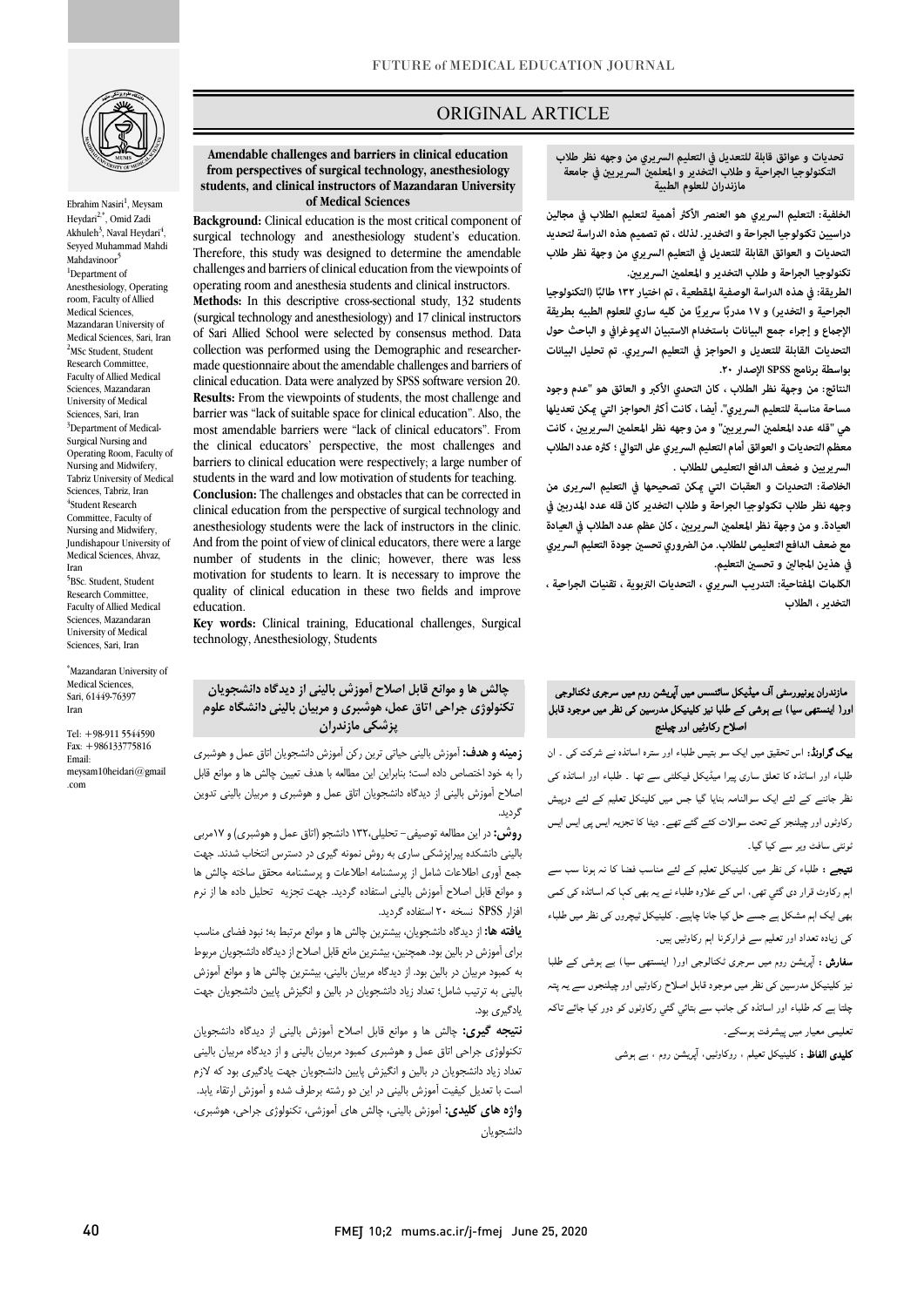### **INTRODUCTION**

As a general rule, universities are considered as a knowledgeproducing and transferring entity, as well as a manpower supply specialist in the community which continuously examine their present status and analyze the issues in order to identify bottlenecks and their causes and provide practical solutions to improve the quality of education (1).

Clinical education is an essential and important part of medical education, without which it would be difficult or impossible to train qualified and competent people (2).

Clinical teaching can be considered as learning facilitating activities in a clinical setting in which clinical instructors and students are equally involved and aim to make measurable changes within the student (3).

In fact, the aim of clinical education is to teach how to apply theoretical knowledge in real clinical situations and provide an opportunity to institutionalize the physician and nursing role in students (2), so that all students at the end of their study course will be able to carry out the various skills they have learned (4).

Although the role of clinical and theoretical education in teaching medical students is relatively similar, but for medical students, especially surgical technology and anesthesiology students, the clinical education have great importance to educate these two fields (5).

It is important to note this fact about clinic that, the clinic is the only part to create integrity between theoretical knowledge and clinical practice (6). In fact, no matter how well-suited the quality of instruction is provided, this training is not fixed unless appropriate clinical education is provided  $(7)$ .

Research in the field of clinical education problems suggests that clinical education should identify the factors affecting the quality and quantity of clinical education and identify the negative or inhibitory factors of education as educational problems (3).

A study in Iran showed that, according to students, teachers, and staff of health centers there is not an optimal coordination between theoretical learning and clinical services in health centers (8).

Understanding the amendable barriers of clinical education seems essential (9). Accordingly, and based on the studies conducted, the barriers of clinical education include stress, lack of facilities in the department, degrading experiences in the clinical setting, lack of experienced mentors for training in the clinical education environment, and the lack of cooperation of the healthcare team (10-12).

On the other hand, paying attention to the views of students about their expected clinical learning environment has a role in increasing their motivation and learning levels (13).

Accordingly, in a clinical evaluation of nursing students about problems and clinical educators, students stated that their greatest concern was the lack of relevance of the clinical evaluation form to the internship situation, the disparity of equipment and facilities available in the area for training students, and disproportion of department capacity to the number of students (14).

Considering the importance of clinical education in shaping

 students and considering the operating room and anesthesia applicability, it is concluded that in recent years many faculties of medical sciences tend to assess the clinical education status as a basic element of their plans (15, 16). education is in the field of quality assessment or addressing its barriers, and little attention has been paid to barriers that can be corrected and repaired. Reporting these cases to educational and hospital administrators can have important education. Therefore, the purpose of this study is to examine the challenges and barriers that can be corrected from the perspective of students and clinical instructors. the basic skills and professional capabilities of medical Unfortunately, most of the research related to clinical results in removing barriers and shortcomings of clinical

# **METHODS**

 In this descriptive cross-sectional study that was performed in Mazandaran University of Medical Sciences, all students of the surgical technology and anesthesiology and clinical instructors of the Sari Allied School of Mazandaran University over 6 months from February to July 2019. The inclusion criterion was a minimum of 1 year of experience in clinical teaching for clinical instructors and spending at least one semester in the operating room as an apprenticeship for consider as the exclusion criterion. 132 students of surgical technology and Anesthesiology (Response Rate (RR):88%) and 17 clinical instructors (RR:68%) were selected through consensus sampling. of Medical Sciences were enrolled. The study was carried out students; however, the unwillingness to participate was

 based on studies in clinical education (6, 17, 18). The first part included demographic information including age, gender, academic field, and the second part included a questionnaire for assessment the perspective of students and included 4 areas of clinical instructors' performance (12 items), students' performance (7 items), management and planning (9 items) and personnel (8 items), and the third part of questionnaire included investigation of amendable of students and mentors. The data gathering tool was a researcher-made questionnaire trainers. Clinical features of the barriers in clinical education challenges and barriers of clinical education from viewpoints

 It should be noted that in the second part of the evaluation form, there were differences between students and trainers. In the students' section, there were three areas of clinical personnel, and in the clinical instructors' section three fields of student performance, management and planning, and personnel were sounded. The validity of this questionnaire was done using the face and content validity, i.e., the Mazandaran University of Medical Sciences, and after collecting the comments, the relevant comments were applied by considering their correctional comments. The reliability of the questionnaire was determined using instructors' performance, management and planning, and questionnaire was given to 10 faculty members of Cronbach's alpha test ( $r = 0.94$ ).

 This study was approved by the Ethical Research Committee of Mazandaran University of Medical Sciences. The questionnaires were distributed among the participants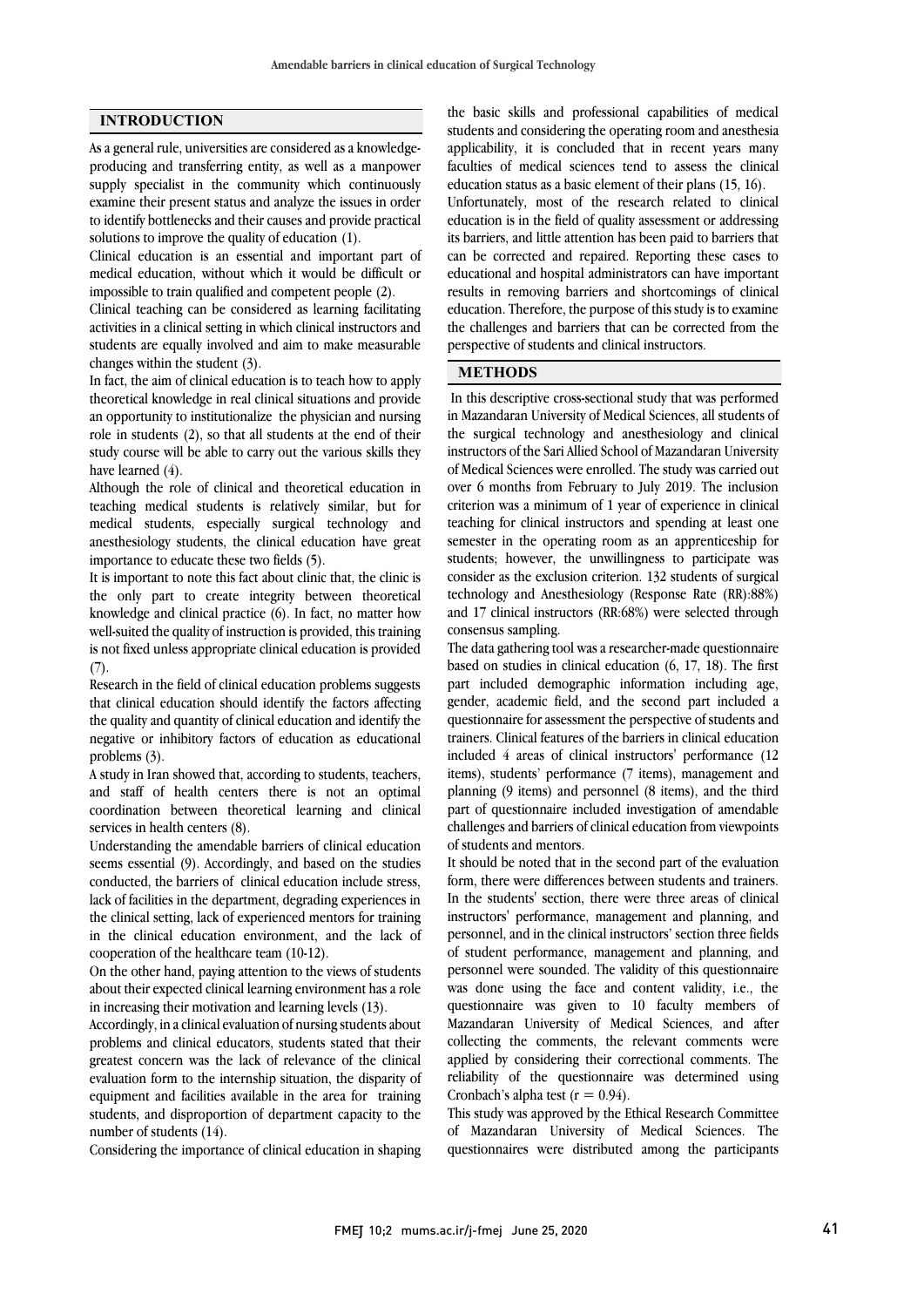whilout inchiloning the name in the study and the<br>participants were assured of the confidentiality of the information. Data were analyzed by SPSS software version 20 using descriptive statistics independent t-test, and Chiwithout mentioning the name in the study and the square.

 This study was approved by the Research Committee of Mazandaran University of Medical Sciences (IR.MAZUMS.REC.1398.5611).

> ֬֘֒  $\overline{a}$

> l

#### j **RESULTS**

The mean age of students in this study was  $23/42 \pm 6.1$ female. 82  $(62.1\%)$  of the participants were students of the years. 53 (40.2%) students were male and 79 (59.8%) were

 surgical technology and 50 (37.9%) were anesthesiology educators was  $43.2 \pm 8.04$  years.  $47.1\%$  of clinical educators were male and 52.9% were female. The average work experience of clinical educators was  $18.67 \pm 9.29$  years. 52.9% of them were operating room trainers and 47.1% of bachelor degree, 17.6% had a master degree, and 5.9% had a PhD. Regarding to the challenges and barriers of clinical education based on students' opinion, the most mentioned barriers were related to the area of management and planning  $(77.11\%)$ , personnel  $(72.12\%)$ , and clinical<br>educators performance  $(50.94\%)$  (table 1) students. On the other hand, the mean age of clinical them were anesthesia trainers. 76.5% of the trainers had a educators' performance (59.84%) (table 1).

 $\overline{a}$ 

| Table 1. Students' opinion about clinical education challenges and barriers in Sari Allied school |                                       |                                                                                                                               |            |  |  |
|---------------------------------------------------------------------------------------------------|---------------------------------------|-------------------------------------------------------------------------------------------------------------------------------|------------|--|--|
| Opinion                                                                                           | Domain                                | <b>Challenges</b>                                                                                                             | Percentage |  |  |
|                                                                                                   |                                       | Lack of suitable space for education and conferences in the clinic                                                            | $(89.7\%)$ |  |  |
|                                                                                                   |                                       | Weakness and disorder in clinical planning                                                                                    | $(85.6\%)$ |  |  |
|                                                                                                   | Management and<br>planning            | Shortage of equipment in the clinic                                                                                           | $(84.1\%)$ |  |  |
|                                                                                                   |                                       | High rate of students in the clinic                                                                                           | $(81.1\%)$ |  |  |
|                                                                                                   |                                       | Lack of clinical educators                                                                                                    | $(80.3\%)$ |  |  |
|                                                                                                   |                                       | Lack of coordination between offered courses and clinical work                                                                | $(75.8\%)$ |  |  |
|                                                                                                   |                                       | Lack of clarity in clinical assessment in the clinic                                                                          | (72.7%)    |  |  |
|                                                                                                   |                                       | Less coordination between the faculty and hospital                                                                            | (69.7%)    |  |  |
|                                                                                                   |                                       | Limited cases in the operating room                                                                                           | $(56.8\%)$ |  |  |
|                                                                                                   |                                       | Unsatisfactory habits by personnel in the operating room                                                                      | (69.7%)    |  |  |
|                                                                                                   |                                       | Lack of support for students in the clinic                                                                                    | $(67.9\%)$ |  |  |
|                                                                                                   |                                       | Lack of feedback to students                                                                                                  | $(67.4\%)$ |  |  |
|                                                                                                   | Personnel                             | Inappropriate treatment with students                                                                                         | $(65.2\%)$ |  |  |
|                                                                                                   |                                       | Inappropriate patient care by staff                                                                                           | $(62.9\%)$ |  |  |
|                                                                                                   |                                       | Lack of respecting rights of patients by staff                                                                                | $(62.1\%)$ |  |  |
| <b>Students</b>                                                                                   |                                       | Feeling of low professional commitment                                                                                        | $(61.4\%)$ |  |  |
|                                                                                                   |                                       | Inappropriate treatment with clinical educators                                                                               | $(39.4\%)$ |  |  |
|                                                                                                   | Performance of<br>clinical instructor | Inconsistency between practical training and theoretical education with clinical<br>education                                 | $(71.2\%)$ |  |  |
|                                                                                                   |                                       | Discriminating between students by clinical educators                                                                         | $(67.4\%)$ |  |  |
|                                                                                                   |                                       | Nonobservance of the clinical education                                                                                       | $(67.4\%)$ |  |  |
|                                                                                                   |                                       | Lack of paying attention of the trainer to the educational needs of the students<br>in the field of clinical education levels | $(65.9\%)$ |  |  |
|                                                                                                   |                                       | Lack of emphasis of the educators on pre study                                                                                | $(64.4\%)$ |  |  |
|                                                                                                   |                                       | Not informing students about their strengths and weaknesses about<br>apprenticeship                                           | $(64.4\%)$ |  |  |
|                                                                                                   |                                       | Not using modern form of educational methods by educators                                                                     | $(62.9\%)$ |  |  |
|                                                                                                   |                                       | Expectations of students for doing untrained skills                                                                           | $(60.6\%)$ |  |  |
|                                                                                                   |                                       | Emphasis on theoretical lesson in apprenticeship hours                                                                        | $(59.1\%)$ |  |  |
|                                                                                                   |                                       | Lack of giving feedback to the student during the internship period                                                           | (53%)      |  |  |
|                                                                                                   |                                       | Inconsistency of clinical education with the patient's needs                                                                  | $(52.3\%)$ |  |  |
|                                                                                                   |                                       | Assigning heavy and difficult tasks to students                                                                               | $(29.5\%)$ |  |  |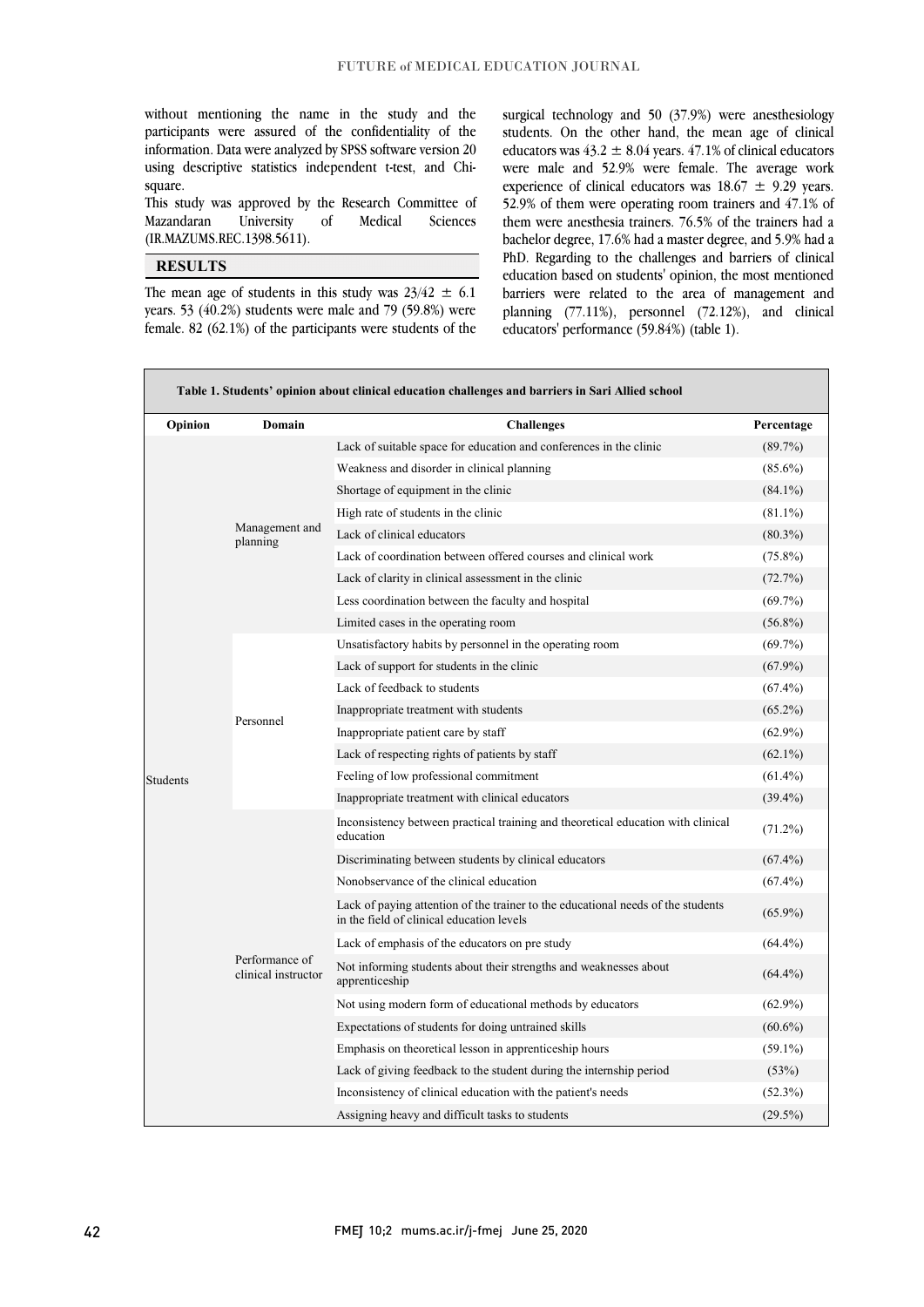$\overline{a}$ 

From the perspective of clinical instructors, the most challenging domains were students' performance (27.5%), management and planning (24.5%), and personnel (14.63%) respectively. (table2).

 instructors' performance (70.26%), and personnel (68%) respectively.

Also, from viewpoints of students, the most amendable domains were management and planning (73.8%), clinical

Г

 And finally from clinical instructors' perspective, the most amendable domains were management and planning (26.03%), students' performance (24.62%), and personnel (14.63%), respectively (table 3).

| Opinion             | Domain                         | <b>Challenges</b>                                                                          | Percentage |
|---------------------|--------------------------------|--------------------------------------------------------------------------------------------|------------|
|                     | <b>Students</b><br>performance | Students' low motivation                                                                   | $-48.30\%$ |
|                     |                                | Lack of decision-making power independently in the field of performing<br>technical skills | $-31%$     |
|                     |                                | Lack of timely presence of students in the operating room                                  | $-27.60%$  |
|                     |                                | Lack of cooperation between students                                                       | $-24.10%$  |
|                     |                                | Lack of student support by other students in the operating room                            | $-20.70%$  |
|                     |                                | Poor students' literacy                                                                    | $-20.70\%$ |
|                     |                                | Students inadequate learning strategies                                                    | $-20.70%$  |
|                     |                                | High rate of students in the clinic                                                        | $-58.60\%$ |
|                     |                                | Lack of suitable space for education and conferences in the clinic                         | $-41.40%$  |
|                     |                                | Shortage of equipment in the clinic                                                        | $-31%$     |
|                     |                                | Weakness and disorder in clinical planning                                                 | $-24.10%$  |
| Clinical instructor | Management and<br>planning     | Shortage of clinical educators                                                             | $-24.10%$  |
|                     |                                | Less coordination between the faculty and hospital                                         | $-20.70%$  |
|                     |                                | Limited cases in the operating room                                                        | $-20.70%$  |
|                     |                                | Lack of clarity in clinical assessment in the clinic                                       | $-13.80\%$ |
|                     |                                | Lack of coordination between offered courses and clinical work                             | $-6.90\%$  |
|                     |                                | Unsatisfactory habits by personnel in the operating room                                   | $-24.10%$  |
|                     |                                | Lack of support for students in the clinic                                                 | $-24.10%$  |
|                     |                                | Lack of feedback to students                                                               | $-20.70%$  |
|                     | Personnel                      | Inappropriate treatment with students                                                      | $-17.20%$  |
|                     |                                | Inappropriate treatment with clinical educators                                            | $-13.80\%$ |
|                     |                                | Feeling of low professional commitment                                                     | $-10.30%$  |
|                     |                                | Inappropriate patient care by staff                                                        | $-6.90%$   |
|                     |                                | Lack of respecting rights of patients by staff                                             | $-6.90%$   |

| Table 3. Students and clinical instructors' opinion about amendable challenges and barriers in Sari Allied school |                                        |                                                                                               |            |  |  |
|-------------------------------------------------------------------------------------------------------------------|----------------------------------------|-----------------------------------------------------------------------------------------------|------------|--|--|
| Opinion                                                                                                           | Domain                                 | Amendable barriers                                                                            | Percentage |  |  |
|                                                                                                                   | Management and<br>planning             | Shortage of clinical educators                                                                | $-84.80\%$ |  |  |
|                                                                                                                   |                                        | Weakness and disorder in clinical planning                                                    | $-84.80\%$ |  |  |
|                                                                                                                   |                                        | Lack of coordination between offered courses and clinical work                                | $-79.50\%$ |  |  |
|                                                                                                                   | Performance of<br>clinical instructors | Lack of emphasis of the educators on pre study                                                | $-82.60\%$ |  |  |
| <b>Students</b>                                                                                                   |                                        | Inconsistency between practical training and theoretical education with<br>clinical education | $-76.50\%$ |  |  |
|                                                                                                                   |                                        | Not informing students about their strengths and weaknesses about apprenticeship              | $-75%$     |  |  |
|                                                                                                                   | Personnel                              | Unsatisfactory habits by personnel in the operating room                                      | $-76.50\%$ |  |  |
|                                                                                                                   |                                        | Lack of feedback to students                                                                  | $-72%$     |  |  |
|                                                                                                                   |                                        | Lack of respecting rights of patients by staff                                                | $-72%$     |  |  |

 $\overline{a}$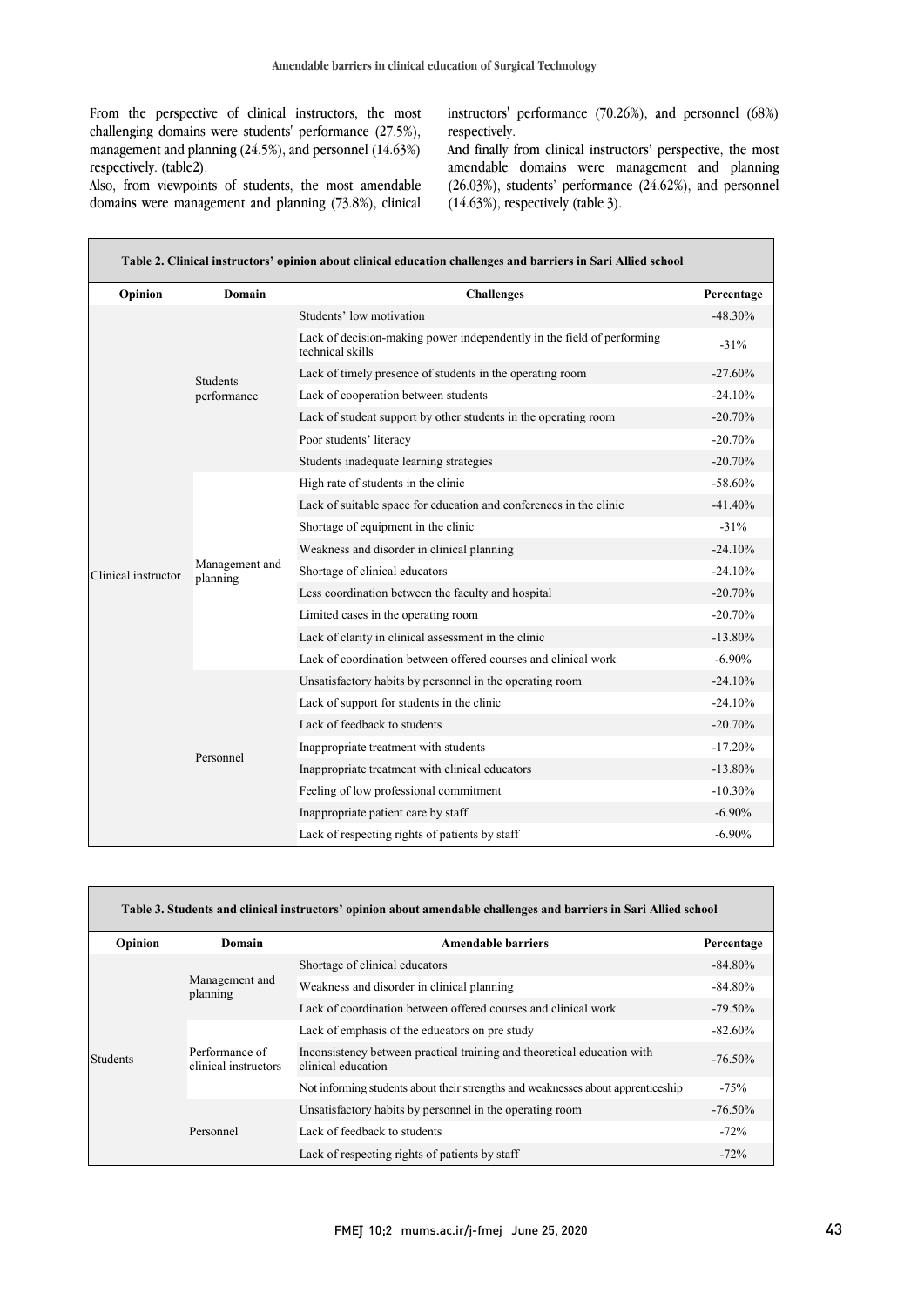| <b>Table 3. Continued</b> |                                |                                                                                            |            |  |  |
|---------------------------|--------------------------------|--------------------------------------------------------------------------------------------|------------|--|--|
| Opinion                   | Domain                         | <b>Amendable barriers</b>                                                                  | Percentage |  |  |
|                           | Management and<br>planning     | High rate of students in the clinic                                                        | $-51.70\%$ |  |  |
|                           |                                | Lack of suitable space for education and conferences in the clinic                         | $-37.90\%$ |  |  |
|                           |                                | Shortage of equipment in the clinic                                                        | $-31\%$    |  |  |
|                           | <b>Students</b><br>performance | Students' low motivation                                                                   | $-41.40\%$ |  |  |
| Clinical                  |                                | Lack of timely presence of students in the operating room                                  | $-27.60\%$ |  |  |
| instructors               |                                | Lack of decision-making power independently in the field of performing<br>technical skills | $-27.60\%$ |  |  |
|                           | Personnel                      | Lack of support for students in the clinic                                                 | $-24.10\%$ |  |  |
|                           |                                | Unsatisfactory habits by personnel in the operating room                                   | $-24.10%$  |  |  |
|                           |                                | Lack of feedback to students                                                               | $-24.10%$  |  |  |

To compare the perspective of surgical technology and anesthesiology students about the challenges and barriers, there was a significant relationship between students' perspective and management and planning barriers  $(p=0.039)$ ; however, more surgical technology students complained about management and planning than anesthesiology students.

There was not a significant relationship between students' perspective and personnel and clinical instructors' performance ( $p=0.709$ ), ( $p=0.967$ ) respectively.

To compare students' perspective about amendable barriers in clinical education, there was a significant relationship between students' perspective and management and planning ( $p=0.046$ ); therefore, more surgical technology students believed that these challenges and barriers will be amendable than anesthesiology students; but there was not a significant relationship between students' perspective and personnel and clinical instructors' performance  $(p=0.437)$ ,  $(p=0.769)$  respectively.

To compare clinical instructors' perspective about the challenges and barriers, there was not a significant relationship between clinical instructors' perspective about management and planning, students' performance, and personnel (p=0.124), (p=0.124), (p=0.344) respectively. And finally there was not also a significant relationship between clinical instructors' perspective about amendable barriers in management and planning, students' performance and personnel domains  $(p=0.353)$ ,  $(p=0.158)$ ,  $(p=0.460)$  respectively.

### **DISCUSSION**

In this research, the amendable challenges and barriers of clinical education based on viewpoints of surgical technology and anesthesiology students and clinical instructors were examined in four domains of clinical instructors 'performance, students' performance, management and planning, and personnel.

One of the most challenging barriers based on surgical technology and anesthesiology students' perspective was management and planning, and based on clinical trainers' points of view was students' performance. In this regard, the results of this study was in consistent with the study of Moghadarikoosha et al (19) which stated the most challenging barriers from nursing students' perspective were goals and program in the internal surgical group, nonalignment of students' education with training goals in the department in the pediatric group, the lack of coordination between the theoretical knowledge and clinical activities in the mental group, inappropriate training time in the department and management group, and the lack of holding daily conferences in the clinical setting to increase the students' academic ability.

Also, Dehghani et al (20) which studied about clinical education problems in the field from clinical instructors' and nursing students' viewpoints, concluded that planning, job description, and coordination between faculty and medical units at Yazd- Shahid Sadoughi Nursing and Midwifery Faculty are relatively desirable from the trainers' and nursing students' viewpoints, and there is no shortage of instructors, but the lack of equipment and appropriate educational and welfare opportunities to practice skills, lack of scientific background in department, student's unwillingness and escape from clinical work, and lack of proper skill in patient care, the efficacy of clinical education in this period are difficult.

On the other hand, Bahrami Babaheidary et al (21), in a study examining the challenges of clinical education from the perspective of surgical technology and anesthesiology students, found that the goals and educational programs were the most challenging and the least challenging areas of clinical education in monitoring and evaluation; the results of Bahrami Babaheidary et al study were in line with the viewpoints of the students in this study from the viewpoint of being challenging in the field of planning and management, while the results of Bahrami Babaheidary et al study regarding to monitoring and evaluation, differed substantially from the result of this study. Unclear monitoring and evaluation was one of the most challenging in this study; but Bahrami Babaheidary et al considered this area to be the least challenging.

The lack of clarity of the evaluation process in the clinic was a significant barrier in this study, which should consider it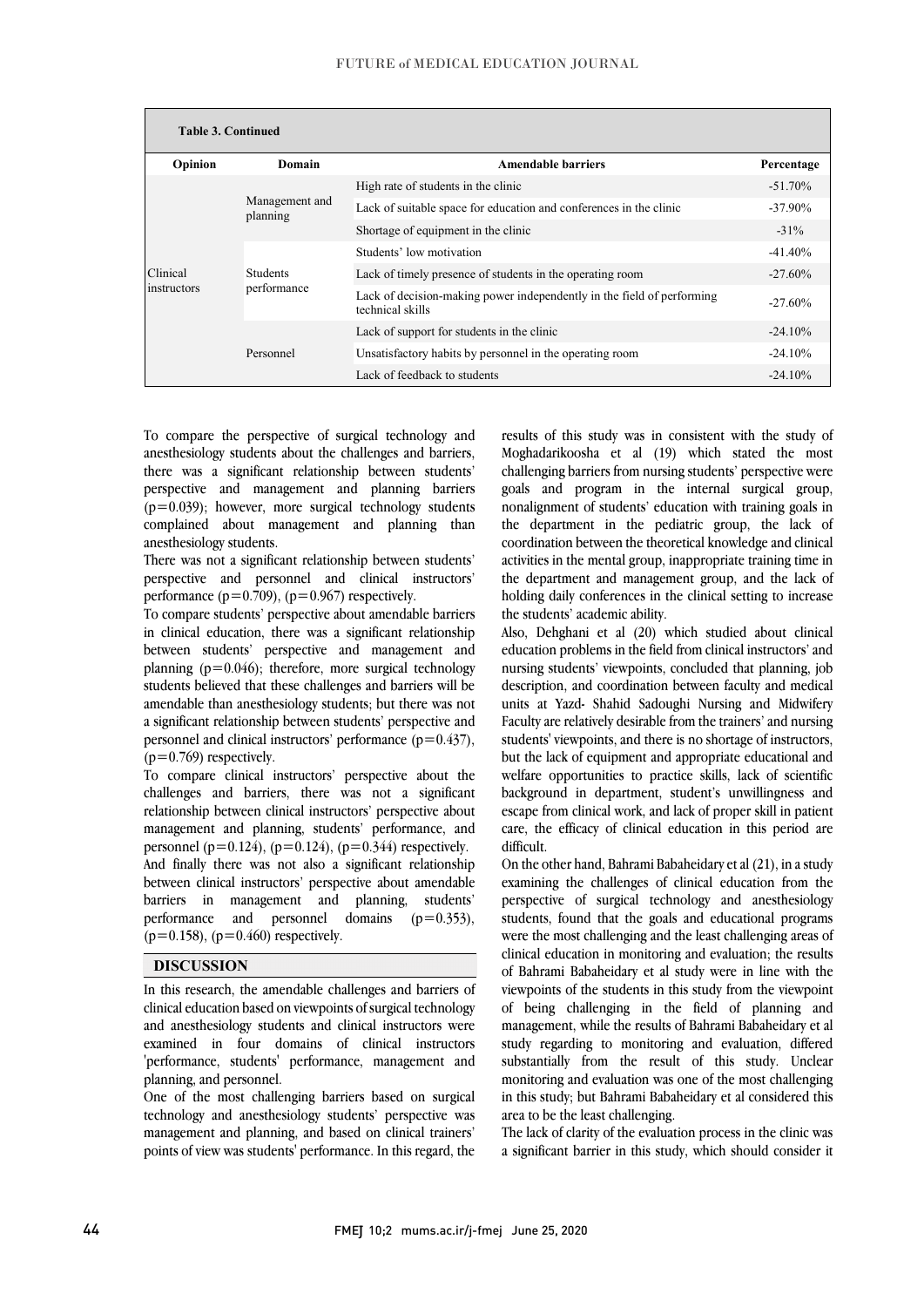importantly with process of evaluating the students' strengths and weaknesses, so the students seek to resolve their weaknesses and increase their strengths. In this regard, the results of this study were consistent with the results of Heidari (22), Tahernezhad (23) and Omidvar (24) studies.

In this research, from the clinical instructors' points of view, the most challenging barrier was the students' motivation and their interest in learning clinical skills. The results of this study were compared with Rahimi and Ahmadi (3) study. On the other hand, Shafie et al (25) provided a way to increase students' interest in learning at the clinic. Based on their perspective of passing affairs to students and transferring responsibility to them, supporting the students by the trainer and creating the opportunity to repeat the various skills were considered as facilitating factors to learn clinical skills for students.

According to the trainers and students in this study, one of the serious challenges and barriers to clinical education was the mismatch between practical training and theoretical education with clinical education, or, in other words, the gap between theoretical and practical education. The results of this study were consistent with Duff (1), Azemian (2), Zilembo (7), Ip WY(13) studies. Lack of proper equipment in clinic was a significant barrier in this research, which was consistent with Omidvar (24) and Masoodi (26) studies.

The performance of clinical instructors as a guideline for students to learn clinical skills was one of the most challenging barriers in this study. According to students' opinion, in this study, the inability of the trainer to use modern educational methods was a serious challenge to clinical education, which these results coincided with Rahimi and Ahmadi (3) study.

Finally, a domain that was regarded by students as well as by educators as a challenge and barrier to clinical education was personnel, among which students and mentors considered the staff s' misconduct to students and lack of support and lack of giving appropriate feedback to students as a challenges and barrier of clinical education; the result of this study is in line with Jokar et al (27), Alavi et al (28) and Pournamdar et al (29) studies.

It seems that the large number of medical students and the lack of educational infrastructure, including the severe shortage of educational hospitals in most cities of Iran, is one of the most important causes of mismanagement and planning of medical universities to set up internships for

medical students. And professionalism in students is considered as a result of which subsequently causes clinical dissatisfaction among students.

From the viewpoints of students, the most challenges and barriers was "lack of suitable space for clinical education", and from the clinical instructors' perspective the most challenges and barriers to clinical education were respectively the "large number of students in the ward and low motivation of students for teaching".

Despite many challenges and barriers to clinical education, students and clinical instructors in Sari Allied School of Mazandaran University of Medical Sciences believed that many of these barriers can be remedied. In this regard, the collaboration of students, clinical educators, hospital staff, and responsible managers is crucial. At the same time, by reducing these challenges and barriers and improving the quality of clinical education, training of skilled and trained personnel is possible. This improves the quality of health care; therefore, it is recommended to conduct research with an interventional approach to improve the quality of clinical education.

The limitations of this study are the absence of open questions in the questionnaire and the lack of investigation of clinical education status in other faculties of Mazandaran University of Medical Sciences. Therefore, it is suggested that the researchers conduct a wide-ranging study of clinical education in Medical Universities of Iran.

**Ethical considerations:** Ethical issues (including plagiarism, informed consent, misconduct, data fabrication and/or falsification, double publication and/or submission, redundancy, etc.) have been completely observed by the authors.

#### **ACKNOWLEDGEMENT**

We appreciate all the faculty members, Clinical Instructors, surgical technology and anesthesiology students of Mazandaran University of Medical Sciences, for their assistance and cooperation.

**Financial support:** This research was conducted with the financial support of Mazandaran University of Medical Sciences.

**Conflict of interest:** None to be declared.

### **REFERENCES**

1. Duff E. Relating the nursing paradigm to practice: a teaching strategy. Int J Nurs Educ Scholarsh 2011;8(1).

2. Azemian A, Motamed N, Yousefi MR. Barriers and facilitating factorsin learning of effective clinical teaching in Bushehr University of Medical Sciences: Clinical students, point of view-2010. Educational Development of Jundishapur 2015;6(1):8-17. Persian.

3. Rahimi A, Ahmadi F. The obstacles and improving strategies of clinical education from the viewpoints of clinical instructors in Tehran's Nursing Schools. Iranian Journal of Medical Education. 2005;5(2):73-80. Persian. 4. Nahas VL, Nour V, Al-Nobani M. Jordanian undergraduate nursing students' perceptions of effective clinical teachers. Nurse educ today 1999;19(8):639-48.

5. Sharif F, Masoumi S. A qualitative study of nursing student experiences of clinical practice. BMC nursing. 2005;4(1):6.

6. Aliafsari ME, Zamanzadeh V. Nursing clinical education challenges. Journal of development 2017;10(25):68-82.

7. Zilembo M, Monterosso L. Towards a conceptual framework for preceptorship in the clinical education of undergraduate nursing students. Contemp Nurse. 2008;30(1):89-94.

8. Hadizadeh F, Firoozi M, Shamaeyan Razavi N. Nursing and midwifery students perspective on clinical education in Gonabad University of Medical Sciences. Iranian Journal of Medical Education 2005;5(1):70-8. Persian.

9. Shipman D, Roa M, Hooten J, Wang ZJ. Using the analytic rubric as an evaluation